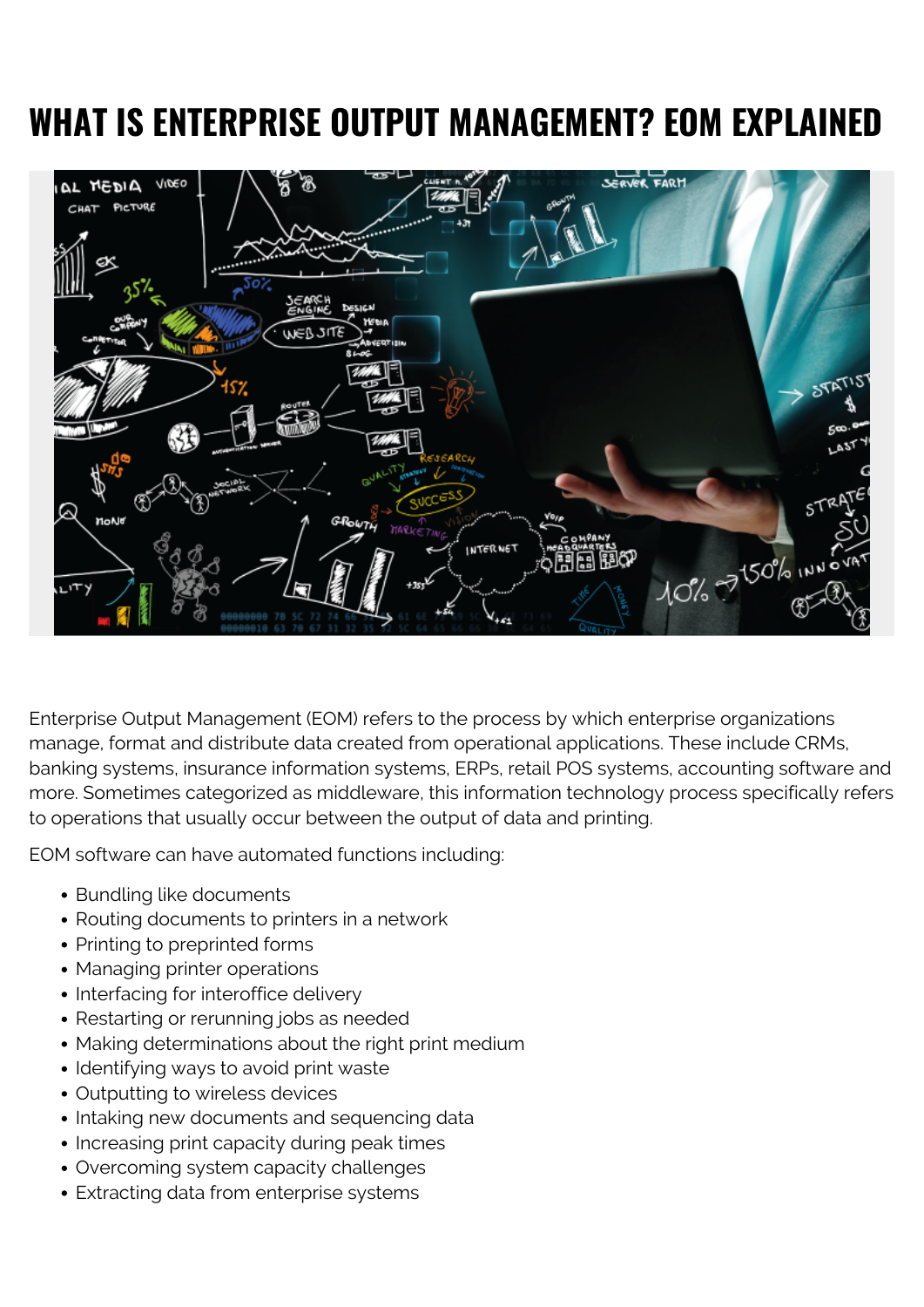The main function of all EOM software is to automate routing and processing of important documents to a centralized printer or other supported output device, ensuring mission-critical documents reach the right people. Delivery methods aren't limited to print format and could include email, HTTP, FTP, web-based delivery, CD/DVD or fax.

However, in this article, we will look at EOM in the context of the print industry, share the benefits of EOM, describe the businesses best suited to reap those benefits and compare benefits to managed printing services.

# **The evolution of EOM**

EOM started within the confines of the mailroom. Clerks were tasked with sorting letters and delivering them throughout the office. They performed a number of manual processes that eventually made way for new technology and automation.

Mailrooms were not the only spaces that grew to accommodate data processes and technology. Warehouses were being filled with updated documents, and systems like microfiche were introduced as archiving tools. A need emerged for comprehensive electronic filing systems.

At the same time, *digital transformation* began to make waves for enterprise businesses who were converting processes from manual to automated using today's advances in technology. More and more, businesses started offering information to customers digitally, in the form of PDF statements, receipts, policies and other important documents.

This increased the output requirements of data-rich information technology systems. And with a high-level of output came the need for EOM middleware that could aid in the form of automating processes like [electronic delivery, sorting, printing and more.](https://www.gartner.com/doc/413184/client-issues-document-output-management)

# **Benefits of EOM**

Implementing EOM provides several benefits to enterprise businesses. These include the following:

### **Reduced operational cost**

EOM reduces cost in a number of ways:

- Less print error and waste.
- Higher interoffice efficiency.
- Reduced need for operator engagement with print process.
- Automating document workflows for round the clock performance that doesn't require supervision.
- Remote administration allows for processes to be initiated from anywhere, reducing the need for employees to be in the office.
- Saves employees' time by automating processes like printing to pre-printed forms.

#### **Increased service levels**

By providing digital communication, enterprise businesses are reaching more customers and increasing their service levels. They are doing so by increasing communication speed, reducing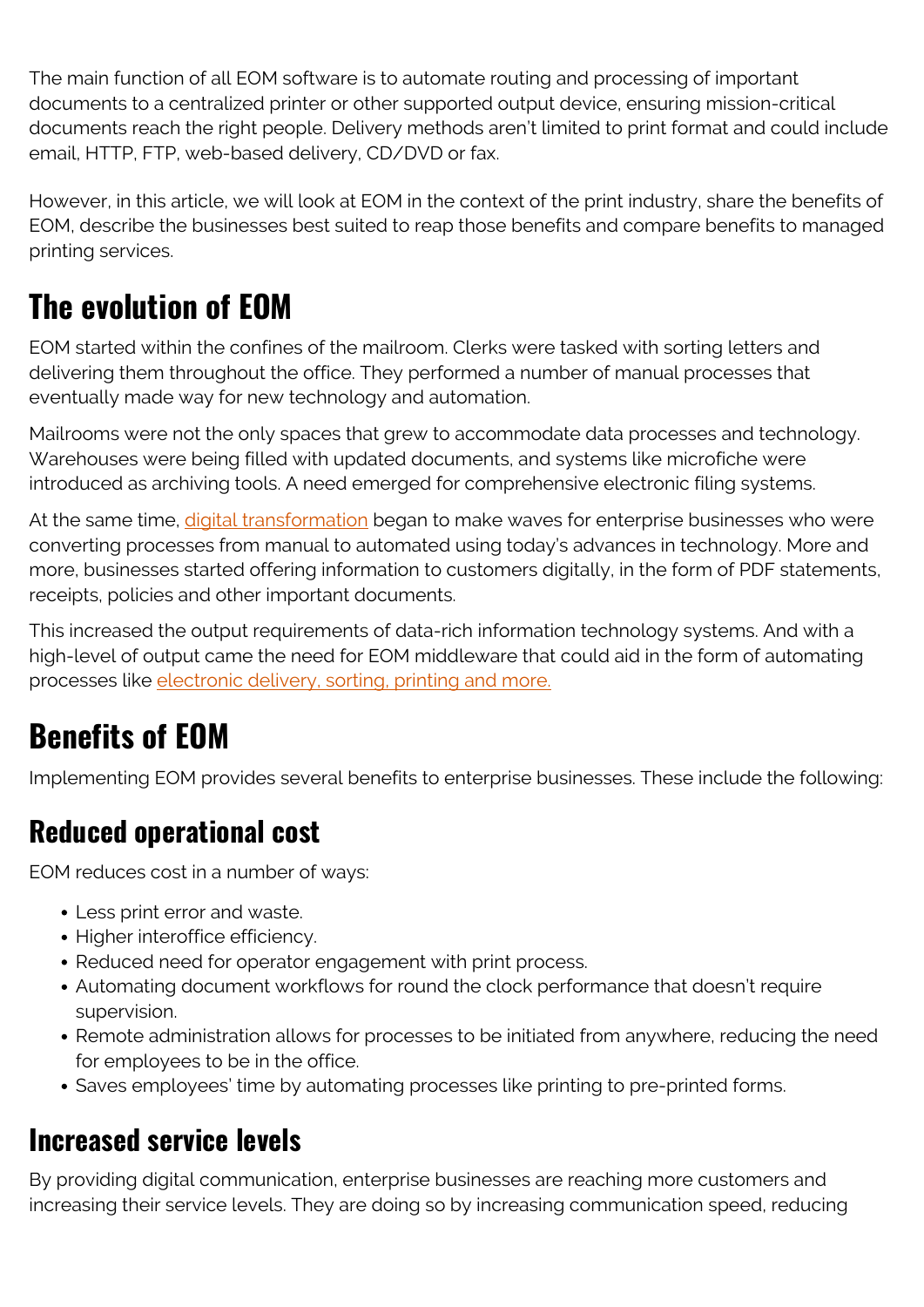paper waste that the customer would otherwise have to throw away and delivering important documents, securely, to the customer's inbox.

### **Reduced error**

By eliminating the manual component of paper-intensive processes, companies can rid themselves of the burden of operator error.

#### **Increased communication**

EOM increases collaboration between employees and customers. As a result, communication is clearer, more efficient and more frequent. This leads to a better business model for enterprise organizations and their customers.

### **Assists in digital transformation**

In the current state of business development, legacy companies compete to function efficiently in the digital realm. And EOM offers a cost-effective way to simplify digital processes by centralizing them with middleware.

### **Reduced carbon footprint**

Paper waste is not cost-effective for businesses and it's certainly not good for the environment. By implementing EOM software, organizations can reduce their carbon footprint and help their customers do the same.

# **CHALLENGES ASSOCIATED WITH UNMANAGED OUTPUT**

There are many benefits of implementing EOM but, what are the risks for those organizations that have *not* implemented a strategy for managing output? Indeed, all enterprise businesses face the same challenges, where data output exists on multiple systems like Microsoft Windows, Linux, UNIX and the cloud. This multi-vendor, multi-system approach poses many challenges for interfacing systems that provide critical output and include the following:

- System incompatibility
- Duplicate workflow processes
- Multiple print streams
- Multiple page description languages
- Inefficient multi-channel support that lack intelligence
- Lack of transparency of process
- Increased need for employee manpower
- Decreased efficiency of process

# **Practical EOM applications**

Output management strategies are essential for any industry that has significant data output. Often EOM is associated with banking and accounting industries, but it can also provide significant advances for a number of other industries. Here are a few examples of EOM applications in leading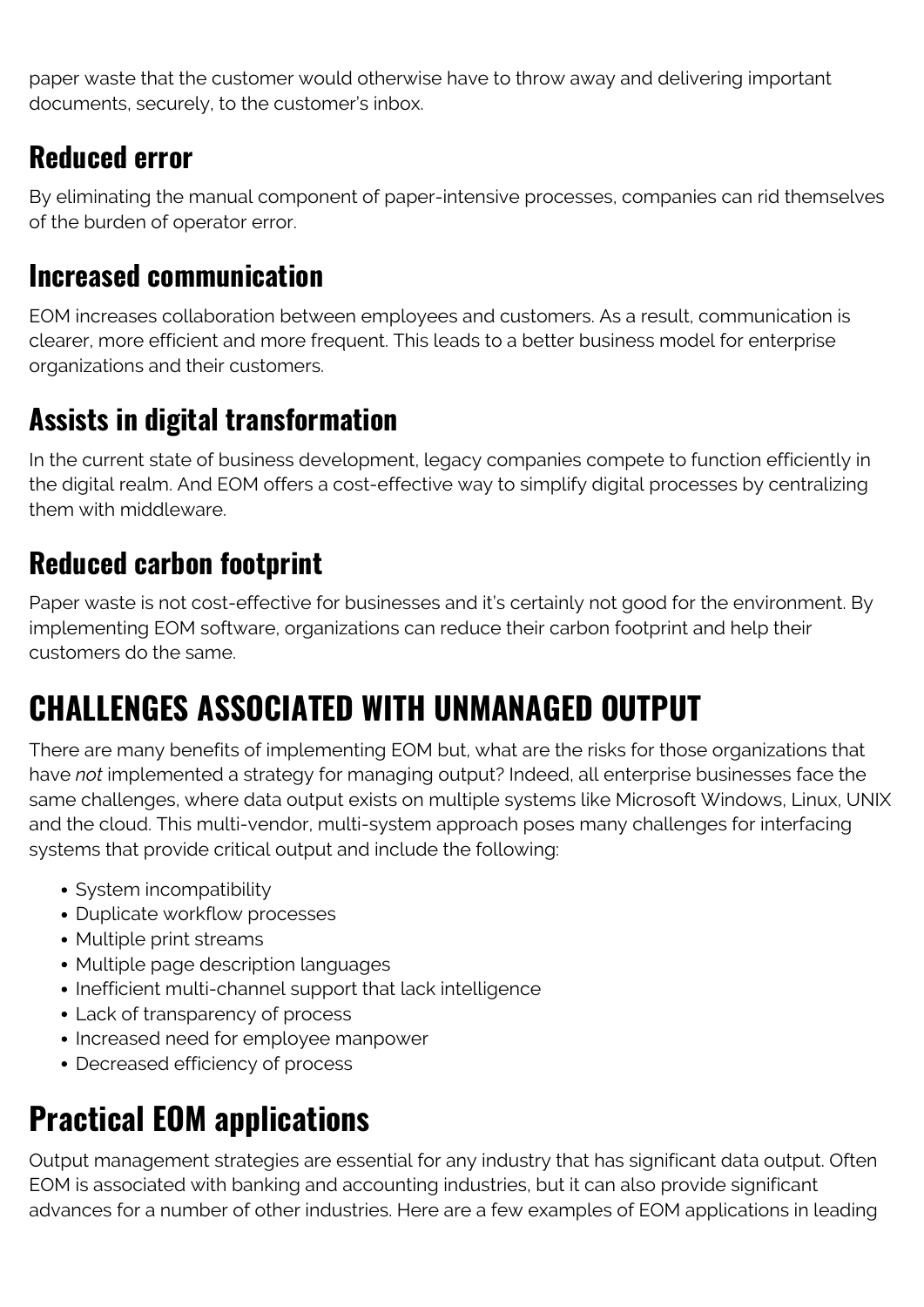industries.

#### **Finance**

In the banking and *finance industry*, enterprise businesses deal with sensitive information in the form of statements and policies. EOM can help these companies organize the information and deliver it securely to customers.

### **Retail**

Retail customers rely on quick and accurate receipts. Using EOM, businesses can reduce paper waste providing receipts to customers, instantly. Output management can also help retail businesses with their warehouse and inventory operations.

### **Supply chain**

EOM efficiencies can save time and money for enterprise businesses in supply chain and warehousing when it comes to automating the process of routing and printing labels.

### **Marketing**

Linking to a CRM System (Customer Relationship Management System), EOM helps marketing professionals reach customers both digitally and through printed mailers. With EOM, data is organized and formatted via automated processes, freeing up marketing people to work on highlevel strategy.

EOM assists team members at all levels, but it is particularly useful for those in operations who are responsible for making sure labor is used efficiently. For that reason, operations managers are generally the pioneers behind EOM in the workplace, but the benefits described above reach all levels of an enterprise organization.

# **Print management vs. EOM**

Some people think that print management and EOM are one and the same, but that is not fully accurate. Print management refers to processes including:

- Managing printer devices
- Mobile printing
- Pull printing
- Print driver management
- Direct IP printing
- Self-service printing
- Virtual desktop printing
- Print auditing and reports

These are basic functions that can be managed in-house or through managed printing services. However, they are almost always user-generated. EOM often contains the same features as print management but goes a step further by connecting all of your enterprise environments and centralizing processes through automation.